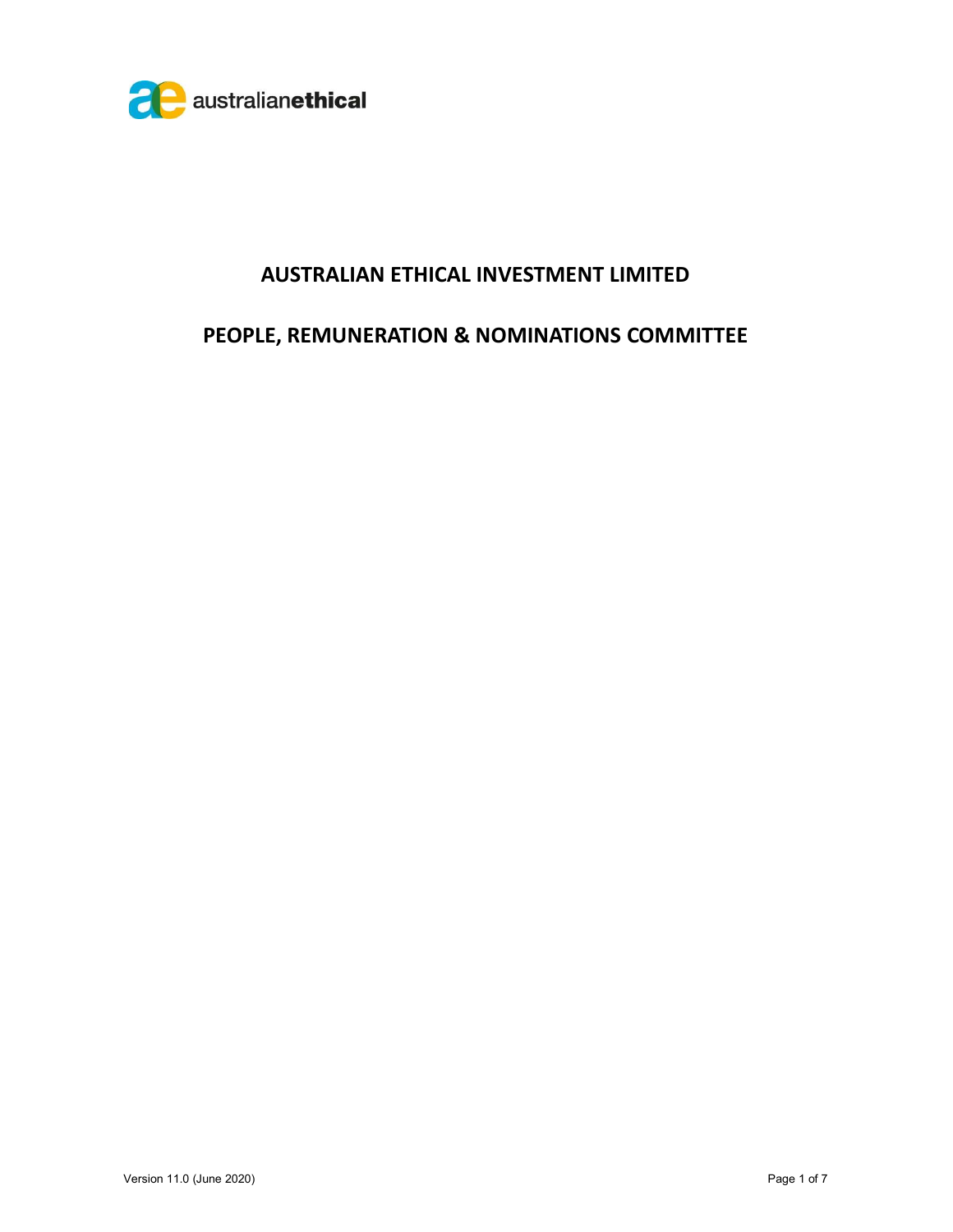

## 1. Role and Responsibilities

## 1.1 Role

- 1.1.1 Australian Ethical Investment Limited (AEI), the Responsible Entity of the Australian Ethical Managed Investment Schemes (Managed Funds), has established a People, Remuneration and Nominations Committee (PRN Committee) to assist in the exercise of the Group's responsibilities in relation to human resources, remuneration, performance evaluation, and nomination of directors.
- 1.1.2 Australian Ethical Superannuation Pty Ltd (AES), the Trustee of the Australian Ethical Retail Superannuation Fund (Super Fund) and a wholly owned subsidiary of AEI, has determined to use the AEI PRN Committee to meet the relevant requirements of APRA Prudential Standard SPS 510 -Governance (Paragraphs 38-39).
- 1.1.3 The roles of the PRN Committee are to:
	- a. Have oversight of matters relevant to the Group's responsibilities in relation to human resources, remuneration, performance evaluation, and nomination of directors;
	- b. Seek assurance from Management that the policies and procedures, and monitoring and reporting processes, in place to assist the Group to meet its responsibilities in relation to human resources, remuneration, performance evaluation, and nomination of directors are sound and up-to-date.
- 1.1.4 In performing the roles described above, the PRN Committee will undertake the tasks outlined below, subject to the relevant provisions of the Trust Deed and the Constitution, legislative and regulatory requirements, licence conditions, APRA Prudential Standards and policies and procedures.

## 1.2 Responsibilities – People

- 1.2.1 The PRN Committee is responsible for:
	- a. Setting the Group's diversity policy, initiatives and targets and monitoring the Group's progress;
	- b. Reviewing the outcomes of the annual employee engagement survey and any follow up action plans;
	- c. Reviewing human resources related policies and procedures;
	- d. Seeking assurance from Management that:
		- i. There is an employee performance management process in place and that it is operating effectively;
		- ii. There is an employee succession planning process in place and that it is operating effectively;
		- iii. The Group's work, health and safety obligations have been met.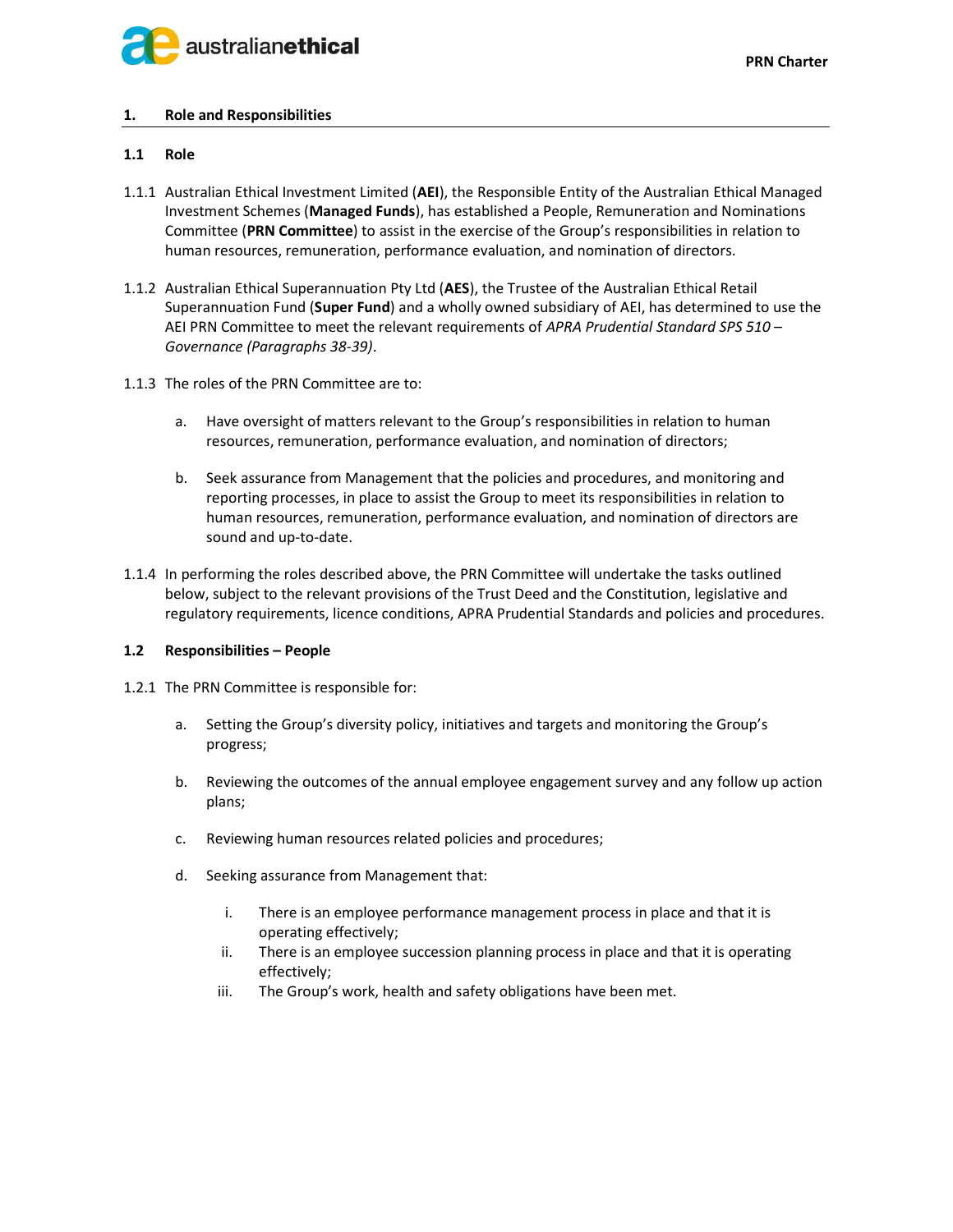

#### 1.3 Responsibilities – Remuneration

- 1.3.1 The PRN Committee is responsible for:
	- a. Reviewing and making recommendations to the Board in relation to the Group's Remuneration Framework;
	- b. Monitoring Management's adherence to the Remuneration Framework and the guidelines set by the Committee in relation to remuneration arrangements;
	- c. Reviewing the final drafts of the Remuneration Report, which forms part of the Annual Report, and recommending the Remuneration Report to the Board for approval;
	- d. Monitoring the spread of relative salaries throughout the Group;
	- e. Undertaking an annual review of the Financial Institutions' Remuneration Group Inc. (FIRG) remuneration survey data;
	- f. Making annual recommendations to the Board in relation to the remuneration of all employees, including in relation to employee benefits, having regard to Management's recommendations;
	- g. Making annual recommendations to the Board in relation to the payment of performancebased pay to all employees having regard to Management's recommendation;
	- h. Assessing the effectiveness of the Employee Share Plan to ensure that it satisfies the objectives of incentivising and aiding the retention of the Group's employees;
	- i. Reviewing the time commitment made by non-executive directors;
	- j. Making a recommendation to the Board regarding:
		- Directors' fee arrangements;
		- Fees for Board Committee memberships;
	- k. Considering industry benchmarks and comparators for the CEO & Managing Director's remuneration and at least annually determining the remuneration arrangements for the CEO & Managing Director.

#### 1.4 Responsibilities – Nomination

- 1.4.1 The PRN Committee is responsible for:
	- a. Assessing the necessary and desirable competencies of prospective Directors of AEI and AES and any other entities in the Group;
	- b. Ensuring that the composition of the AEI and AES Boards and any other Group Board demonstrate an appropriate mix of competencies to allow each board to discharge its responsibilities effectively;
	- c. Ensuring that Directors have access to appropriate continuing education which updates and enhances their skills and knowledge;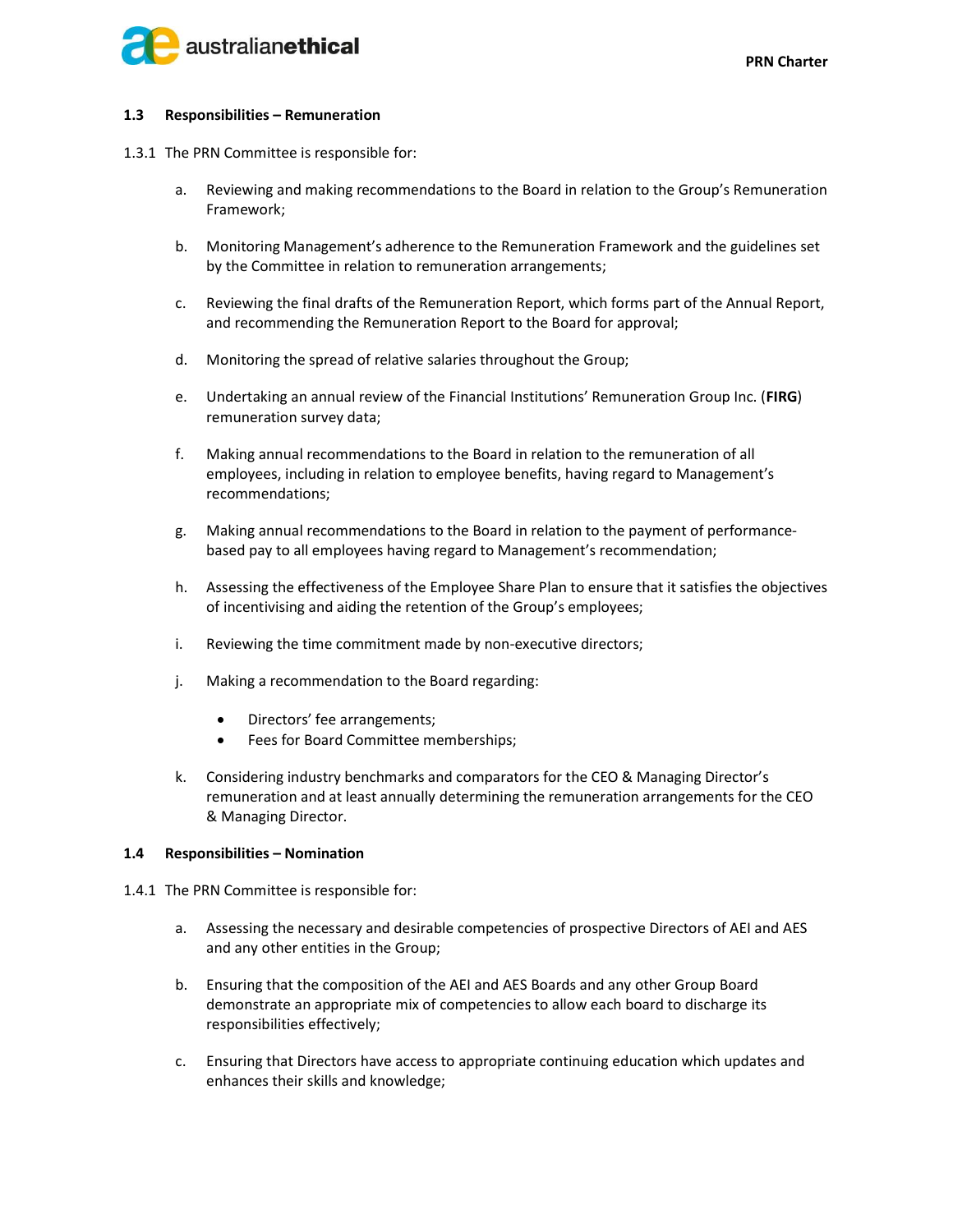



- d. Developing and implementing a process for evaluating the performance of Group Boards, Committees and individual Directors and ensuring that regular Board, Committee and individual Director performance reviews are undertaken;
- e. Monitoring the length of service of current Directors and ensuring that each Group Board has a succession plan to ensure that an appropriate balance of skills, experience and expertise is maintained on each board at all times and, in relation to AEI, maintaining a Board Skills Matrix and approving the disclosures relating to the AEI Board's skills, experience and expertise disclosed annually in the Corporate Governance Statement;
- f. Making recommendations to Group Boards in relation to the appointment, re-election and retirement of Directors and ensuring that appropriate checks are undertaken before recommending the appointment of a person as a Director;
- g. Assessing on at least an annual basis the independence of existing Directors and in the case of a new director, assessing their independence at the time of their appointment;
- h. Seeking assurance that:
	- Prospective Directors of an AEI Group Board meet the minimum fit and proper requirements;
	- A Director Induction Program is in place and that all new Directors completed the Program within three months of appointment.

## 1.5 Responsibilities – Policy Revision

1.5.1 The PRN Committee is responsible for conducting a review (at least every three years) and making recommendations to the AEI and AES Boards in relation to, the Group Remuneration Policy.

#### 1.6 Responsibilities – Miscellaneous

- 1.6.1 The PRN Committee is responsible for:
	- a. Considering any other matters relevant to the Group's responsibilities in relation to human resources, remuneration of employees and nomination of directors as may be required from time to time;
	- b. Assisting the AEI Board and/or AES Board with any deliberations or issues as requested, and carrying out other functions as may be delegated by the AEI Board and/or the AES Board from time to time.

#### 1.7 Interaction with the Regulators

1.7.1 Members of the PRN Committee must make themselves available to meet with the Group's Regulators on request.

## 2. Access and Delegated Authority

## 2.1 Access

2.1.1 The members of the PRN Committee have, at all times, free and unfettered access to Management the External Auditor and the Internal Auditor.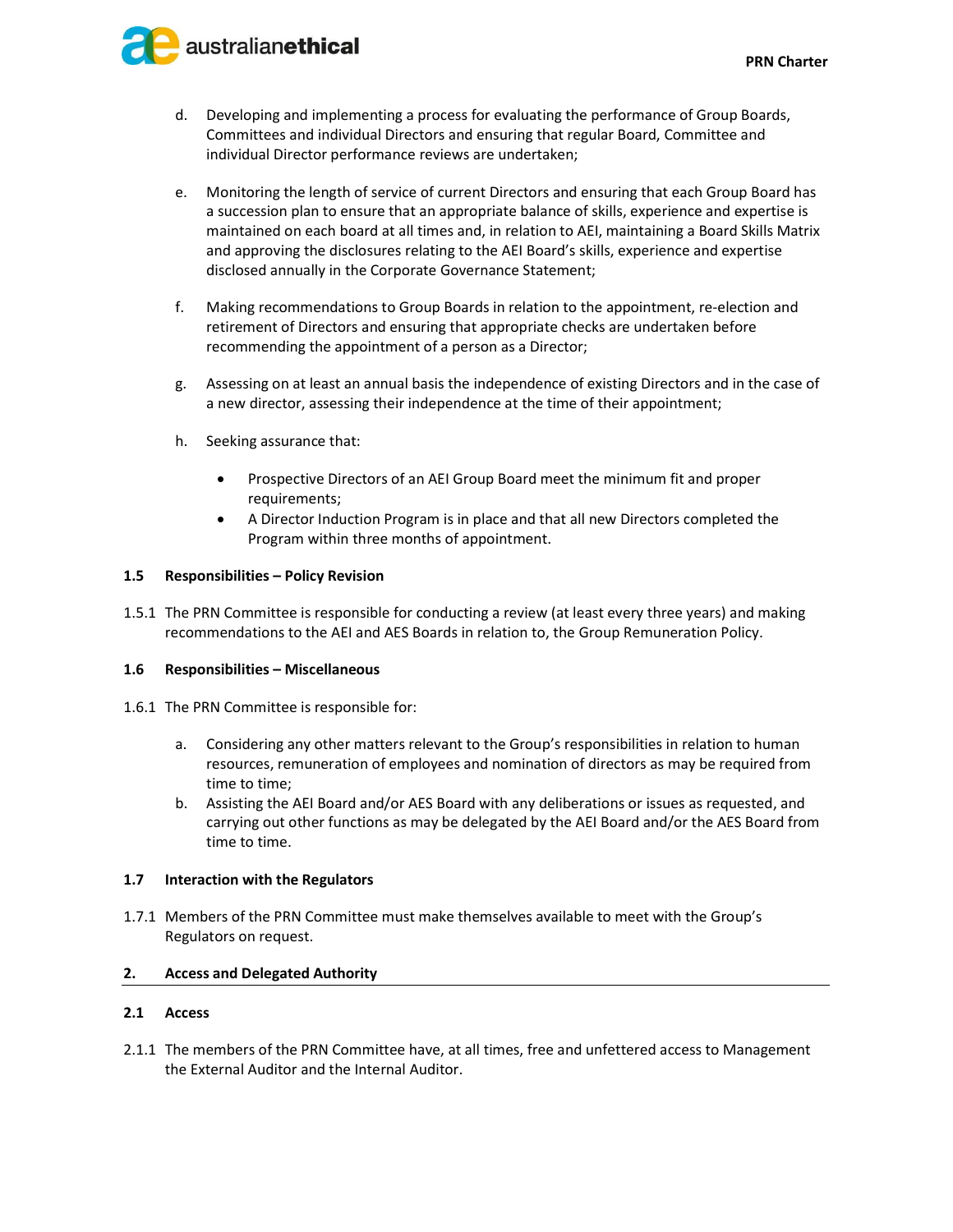

- 2.1.2 Management, the External Auditor and the Internal Auditor (if appointed) have free and unfettered access to the PRN Committee through the Chair of the PRN Committee.
- 2.1.3 In reliance on an AEI Group-wide PRN Committee, the AES Board has sought and received assurance from the AEI Board that:
	- a. The Chair of the AES Board will be invited to attend all meetings of the PRN Committee where people, remuneration or nomination issues relevant to the AES Board are being discussed;
	- b. The AES Board has the ability to amend any recommendations of the PRN Committee, where the Board considers that such amendments are necessary in order to ensure, and be able to demonstrate to APRA, that the recommendations made by the PRN Committee are appropriate for AES as an RSE Licensee.

## 2.2 Delegated Authority

- 2.2.1 The PRN Committee is delegated with the general authority to request further information and any external advice it requires in order to make decisions that it considers necessary to fulfill its responsibilities, and to do so in a manner that ensures that the engagement, including any advice received, is independent.
- 2.2.2 The PRN Committee is delegated with specific authority to directly engage remuneration consultants in order to:
	- a. Make determinations in relation to the remuneration of all AEI employees.
	- b. Obtain industry benchmarks and comparators in relation to the Managing Director's remuneration.
	- c. Assist in finding candidates for nomination to one or more of the Group's Boards.

#### Composition and Meetings

#### 2.3 Composition

- 2.3.1 The AEI Board shall determine the membership of the PRN Committee from time to time.
- 2.3.2 The PRN Committee must have at least 3 members, all of whom must be non-executive directors of AEI.
- 2.3.3 Collectively, the PRN Committee is expected to have experience in setting remuneration and sufficient industry knowledge to allow for effective alignment of remuneration with obligations to beneficiaries, investors and shareholders of the Group. On this basis, it is recognised that the PRN Committee may need to supplement its expertise with appropriate external expert advice from time to time.
- 2.3.4 The Chair of the PRN Committee must immediately report to the AEI Board if it forms the view that the Committee, or a proposed member, does not have the skills necessary to fulfil their responsibilities as a Committee member.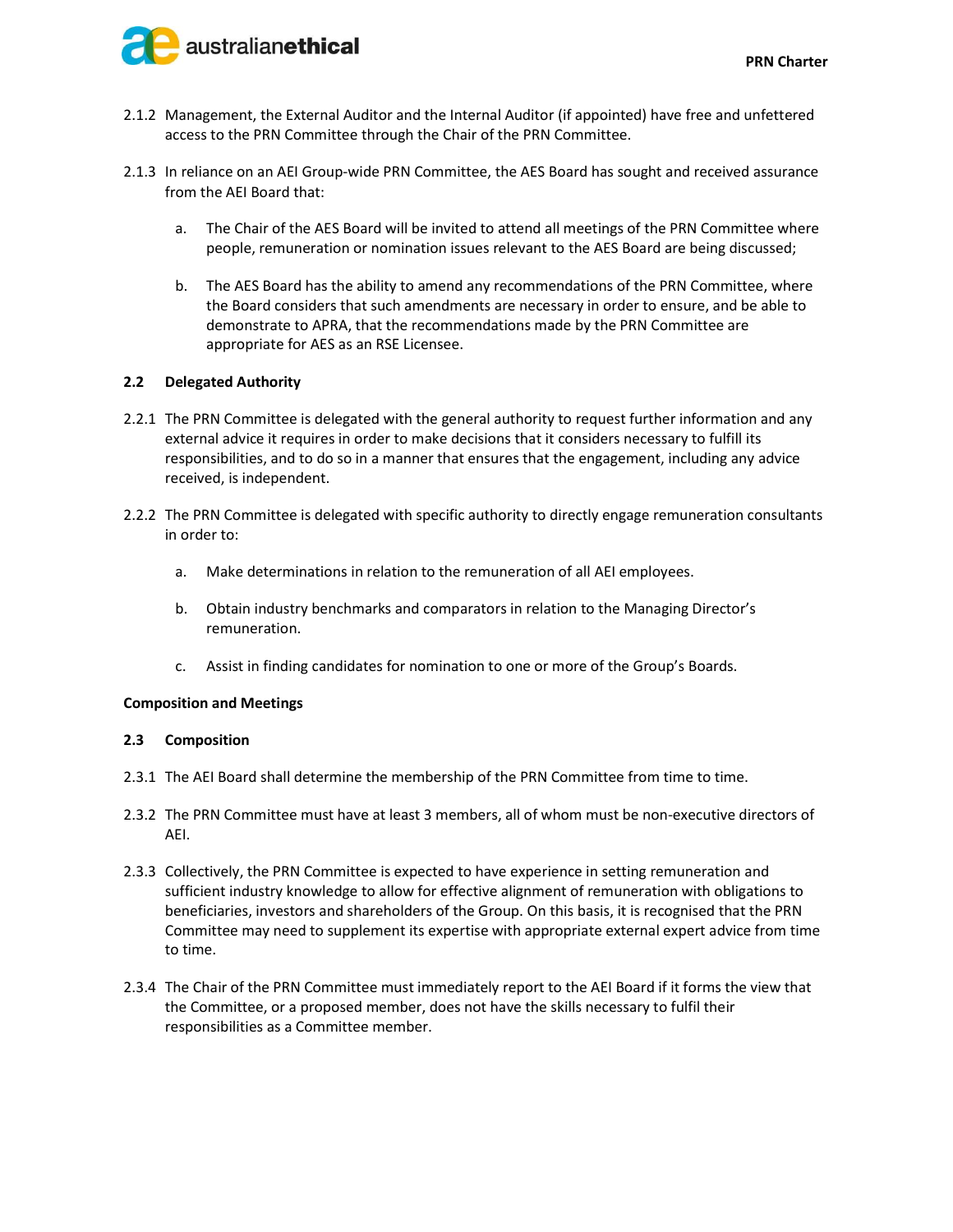

## 2.4 Quorum

2.4.1 A quorum is two PRN Committee members being present for the whole meeting who each have the capacity to vote.

#### 2.5 Alternates

2.5.1 With the approval of the Chair of the AEI Board, a PRN Committee member may appoint an alternate to serve on the PRN Committee, provided that such appointment does not continue for more than two consecutive PRN Committee meetings. An alternate can only serve on the PRN Committee if they meet the conditions of membership.

## 2.6 Chair

- 2.6.1 The AEI Board will appoint the Chair of the PRN Committee from time to time.
- 2.6.2 If the Chair of the PRN Committee is absent or unable to act as Chair for a scheduled meeting of the Committee, the Committee will appoint a Chair as required for the proper conduct of its business from its own members.

#### 2.7 Meetings

- 2.7.1 The PRN Committee is expected to meet at least four times a year (or as otherwise directed). The Committee may also, at the request of the AEI Board (or the AES Board), meet at other times.
- 2.7.2 The Chair must call a meeting of the PRN Committee if requested to do so by any member of the Committee.
- 2.7.3 The PRN Committee may request certain individuals to attend Committee meetings in order to provide expert advice or act as an observer.
- 2.7.4 The PRN Committee will invite the Chair of the AES Board to attend meetings of the PRN Committee where remuneration and/or director nomination issues relating to AES are scheduled to be discussed.
- 2.7.5 Any director of AEI may attend the meetings of the PRN Committee as an observer.
- 2.7.6 The meetings of the PRN Committee may be held face to face or using any means of audio or audiovisual technology by which each Director participating is able simultaneously to hear each other and to participate in discussion.
- 2.7.7 The PRN Committee may deal with particular issues by circular resolution if desired.

#### 2.8 Agendas, Papers and Minutes

- 2.8.1 An agenda will be prepared by the Company Secretary. The agenda and supporting papers for each meeting will be distributed to PRN Committee members and other attendees in sufficient time to enable members to read the material and prepare for the meeting.
- 2.8.2 The Company Secretary is appointed as secretary to the PRN Committee and is responsible for taking, writing and presenting formal minutes which are an accurate and complete recording of the proceedings and resolutions of each PRN Committee meeting. The minutes of the previous PRN Committee meeting should be approved by the Committee at the following meeting.